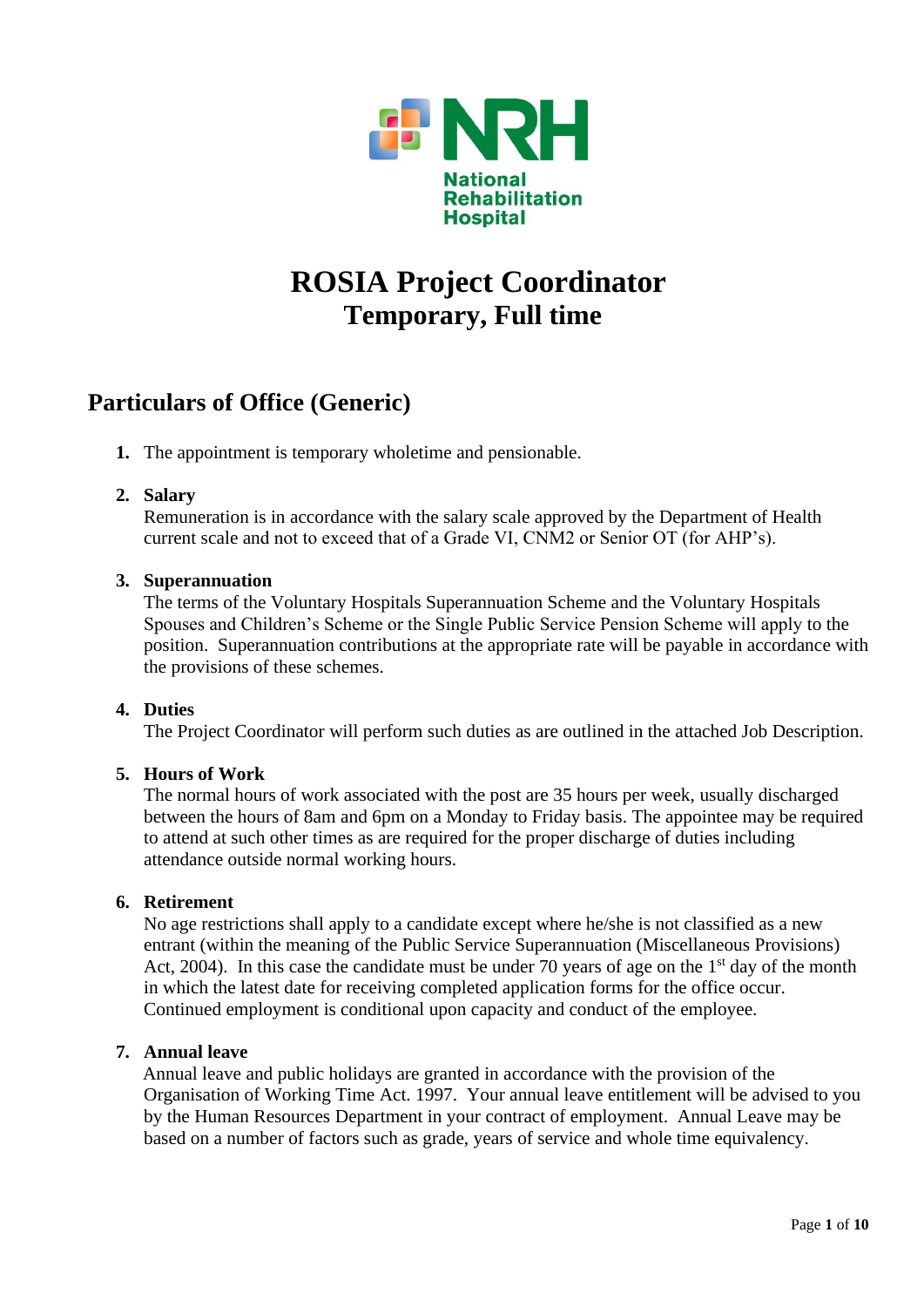### **8. Sick Leave**

Payment of salary during illness will be in accordance with arrangements as approved from time to time by the Department of Health.

### **9. Termination of office**

The employment may be terminated at any time by 6 weeks' notice on either side except where circumstances are dictated by the Minimum Notice and Terms of Employment Act 1973/77. The Management's right under this paragraph shall not be exercised save in circumstances where the Management is of the opinion that the holder of the office has failed to perform satisfactorily the duties of the post or has misconducted himself/herself in relation to the post or is otherwise unfit to hold the appointment.

## **10. Garda Vetting Checks**

Arrangements have been introduced, on a national level, for the provision of Garda Vetting Checks in respect of candidates for employment in areas of the Health Service, where it is envisaged that potential employees would have substantial access to children or vulnerable adults in the course of their duties. Garda vetting is done for the protection of these groups and the National Rehabilitation Hospital reserves the right to revett employees at any future point, as deemed appropriate by Hospital Management.

## **11. Confidentiality**

In the course of your employment you may have access to or hear information concerning the medical or personal affairs of patients and/or staff, or other health services business. Such records and information are strictly confidential and unless acting on the instructions of an authorised officer, on no account must information concerning staff, patients or other health service business be divulged or discussed except in the performance of normal duty. In addition records must never be left in such a manner that unauthorised person can obtain access to them and must be kept in safe custody when no longer required.

#### **12. Hygiene**

During the course of employment staff are required to ensure that the hospital's hygiene and infection control policies are adhered to at all times. All employees have responsibility to prevent transmission of infection by adhering to and implementing optimal hand hygiene and adhering to the Hospital's Hygiene processes. Hygiene is a fundamental component of the National Rehabilitation Hospital's quality system to ensure the safety and well being of its patients and staff and plays a role in the prevention and control of healthcare associated infection.

#### **13. Policies / Legislation**

All Hospital policies and procedures form an integral part an employment contract and may be subject to update and revision, from time to time, in consultation with union representatives as appropriate. Employees are required to comply with all hospital policies, procedures (e.g. Dignity at Work, Trust in Care, Computer Usage Policy) and the Hospital's ethical codes of practice. Employees are required to abide by the hospital's code of behaviour and the code of practice as defined by their relevant professional body.

#### **14. Disability Census**

As part of the NRH's commitment to supporting the employment of people with disabilities and to comply with the requirements of the Disability Act 2005, all staff are required to inform the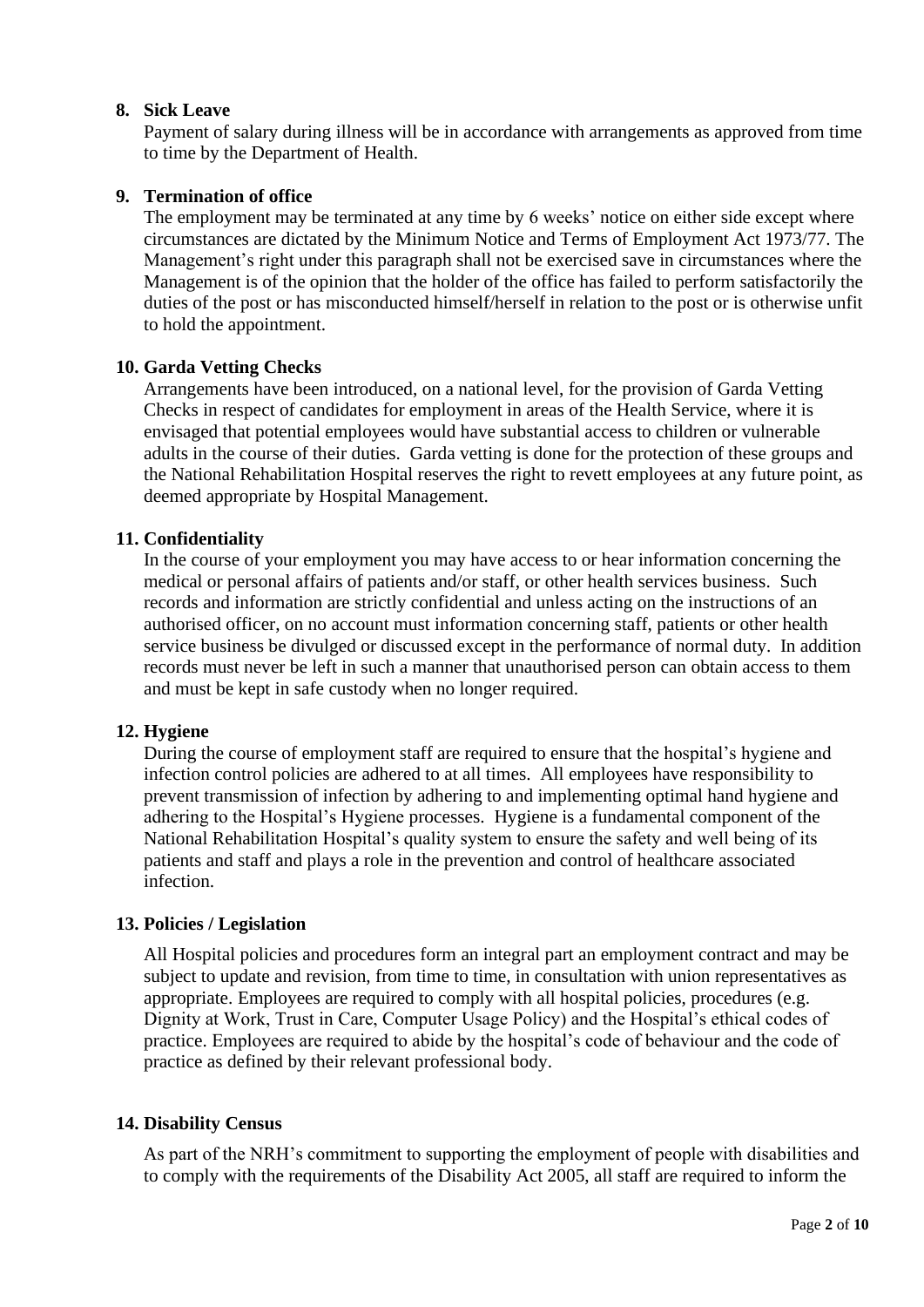Director of Human Resources Ms. Olive Keenan, of any personal disabilities. This information is only requested in the event that appropriate arrangements must be put in place during the course of one's employment and will be stored in compliance with Data Protection Legislation.

## **15. HR Department Privacy / GDPR Policy**

In order to carry out its administrative functions the Human Resource Department in the National Rehabilitation Hospital collects and processes personal data relating to individuals, which includes the job applicants and staff of the Hospital. The Human Resources Department takes the confidentiality of all personal data seriously and consequently takes all necessary steps to comply with data protection legislation including the GDPR. The Human Resource Department collects personal data only in order to meet specific lawful purposes, and will retain that data only for so long as necessary. We also ensure that all reasonable technical and organisational security measures are in place to safeguard personal data.

Ordinarily, the Human Resource Department will not pass personal data to any third party except where required by law, or under statutory obligations, or to fulfil a contract of employment or for other legitimate purposes as balanced against the rights and interests of the Data Subject. If you have any concerns about how your personal data is processed, you may contact our Data Protection Officer [\(dpo@nrh.ie\)](mailto:dpo@nrh.ie). Please refer to the National Rehabilitation Hospital Human Resources Privacy Policy Document for more information. The Policy Document is available on request from the Human Resources Department.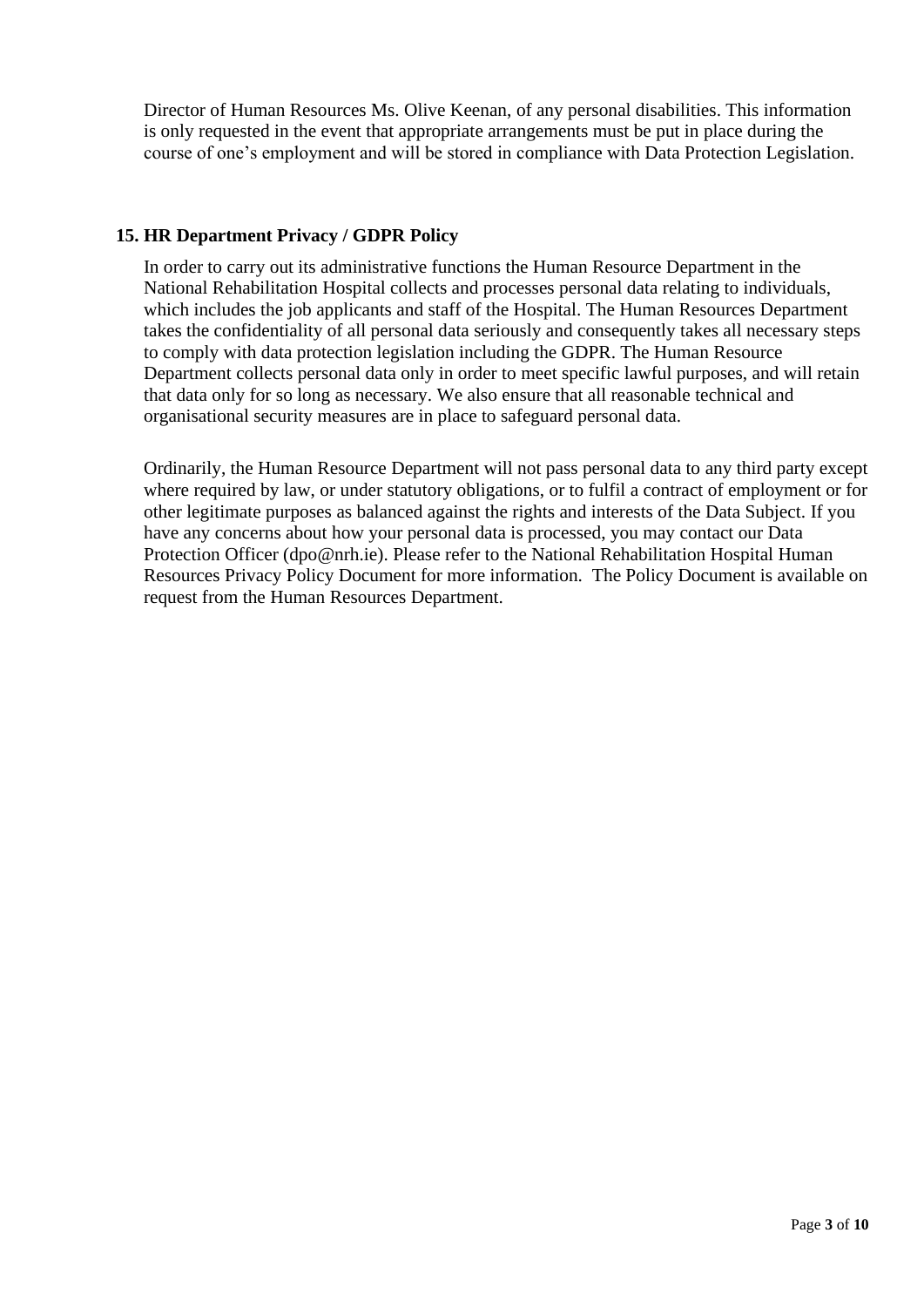

# **ROSIA Project Coordinator Temporary, Full time**

## **1. Qualifications**

The candidate must, on the latest date for receiving completed application forms for the office, possess:

## **Essential Criteria:**

Experience:

- Coordination and management of professional relationships with clinical teams, health care providers, rehabilitation and community care specialists and service managers in Ireland.
- Direct experience driving patient-led rehabilitation provision within a hospital/community environment; and engagement with local/regional multidisciplinary teams.
- Knowledge of tele-rehabilitation (or advanced/disruptive technologies) and patient-led innovation pathways with clinicians, care providers and community out-reach engagement
- Knowledge of project design and partnership methods
- Knowledge of Action Research methodological principles in health care and design of advanced 'participatory' tools for patient-led engagements / monitoring / evaluation.
- Knowledge of GDPR Ethical and data protection practices in relation to project delivery

Skills:

- Collection and collation of multiple sources of data (qualitative  $\&$  quantitative data) and integrating into wider programme Work Package tasks
- Facilitation of engagement strategies with clinical / rehabilitation teams and across project activity and management of multiple 'stakeholder' (internal/external) groups.
- Facilitation of health care 'workshops' for patient engagement pathways; and within clinical and rehabilitation provision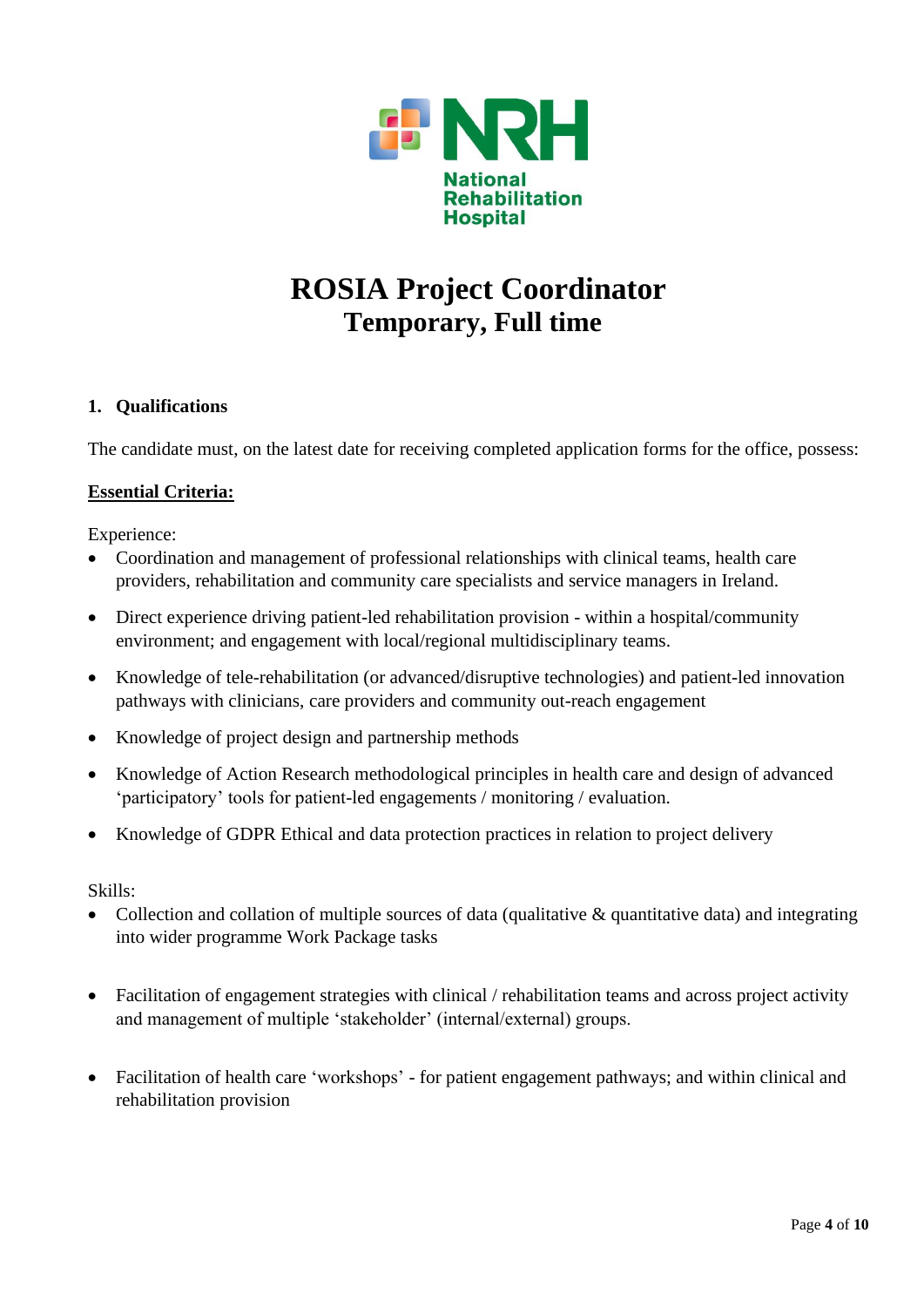## **Desirable Criteria:**

- Project management competencies consistent with European Commission administration practices and management of WP/Task delivery and reporting.
- Management and coordination of patient stakeholders
- Knowledge and understanding of research project designs and extended partnerships with national/European health care institutions and practitioners.
- Ability to prepare project reports and communication strategy for internal/external stakeholders

## **2. Health**

Candidates or any person holding the office must be free from any medical condition which would render them unsuitable to hold the office and be in a state of health such as would indicate a reasonable prospect of ability to render regular and efficient service.

For the purposes of satisfying the requirements as to health, it will be necessary for each successful candidate before he/she is appointed to undergo a medical examination by a qualified medical practitioner to be nominated by the Chief Executive or designated officer. Any irregularities reported as a result of this examination which render the incumbent unsuitable for the post must be remedied / addressed before appointment.

Health Promotion – The Hospital is committed to promoting healthy lifestyles for both patients and staff. Staff are expected to participate in initiatives to support better health and well- being in line with the Hospital objectives.

## **3. Character**

Candidates for and any person holding the office must be of good character.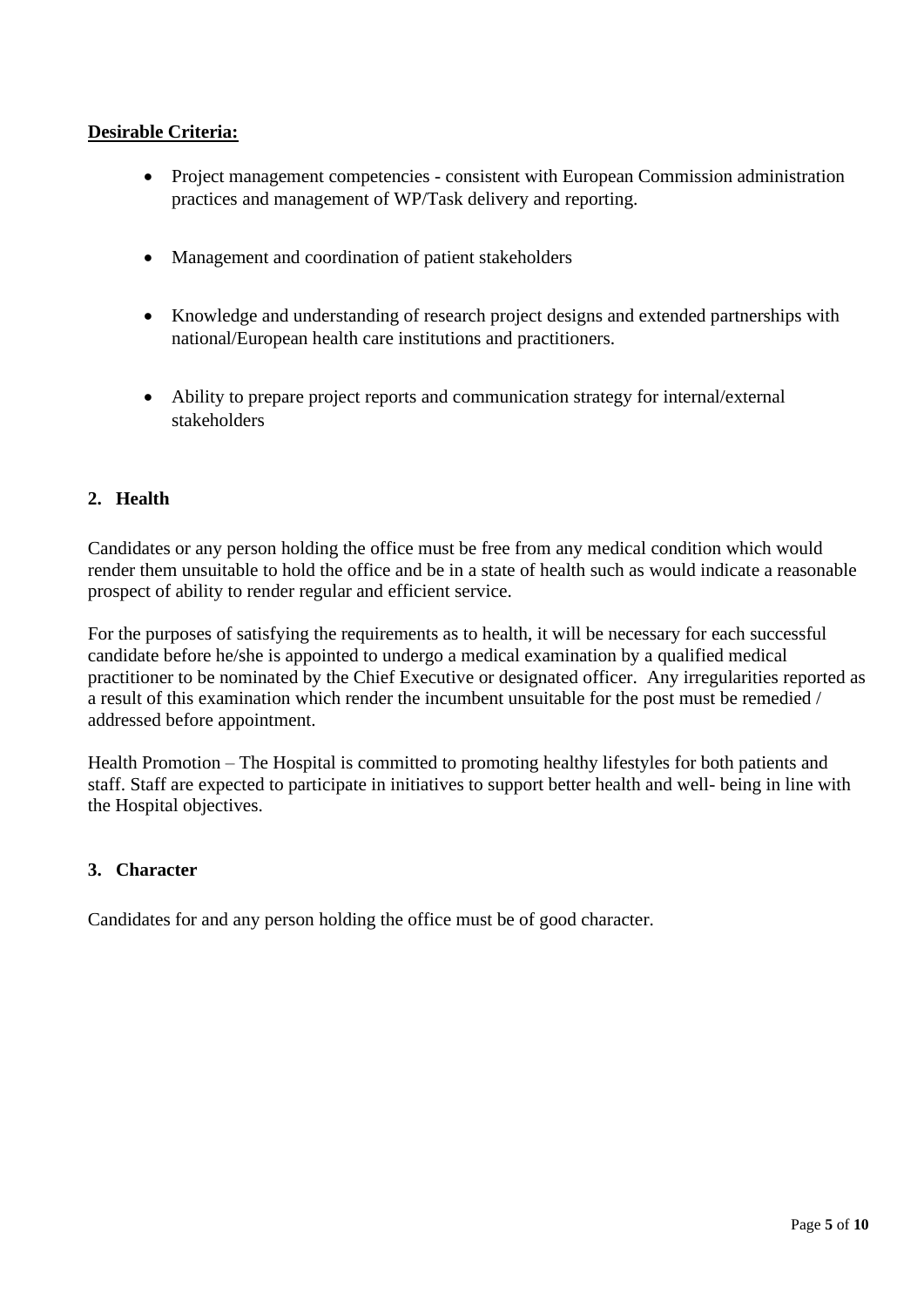

# **ROSIA Project Coordinator Temporary, Full time**

| <b>Title:</b>                   | Rosia Project Coordinator                                                                                                                                                                                                                                                                                                              |
|---------------------------------|----------------------------------------------------------------------------------------------------------------------------------------------------------------------------------------------------------------------------------------------------------------------------------------------------------------------------------------|
| <b>Purpose of the Position:</b> | Management of NRH's roles and responsibilities<br>and coordinate engagement with partners to<br>complete Work Package tasks (Phase 1) and assist<br>in budget/financial reporting. Full details in job<br>description.                                                                                                                 |
| <b>Accountable to:</b>          | In respect of the ROSIA Project the post holder will<br>be accountable to the Principle Investigator, Prof.<br>Aine Carroll, Professor of Healthcare Integration<br>and Improvement/Consultant in Rehabilitation<br>Medicine In respect of operational aspects of the<br>role the post holder will report to the Academic<br>Lead, NRH |
| <b>Liaison / Communication:</b> | The post holder will communicate with colleagues<br>across NRH Departments, Programmes and<br>Services, academic-research institutes, service<br>providers, policymakers and funding agencies and<br>ROSIA Project Team and Collaborators.                                                                                             |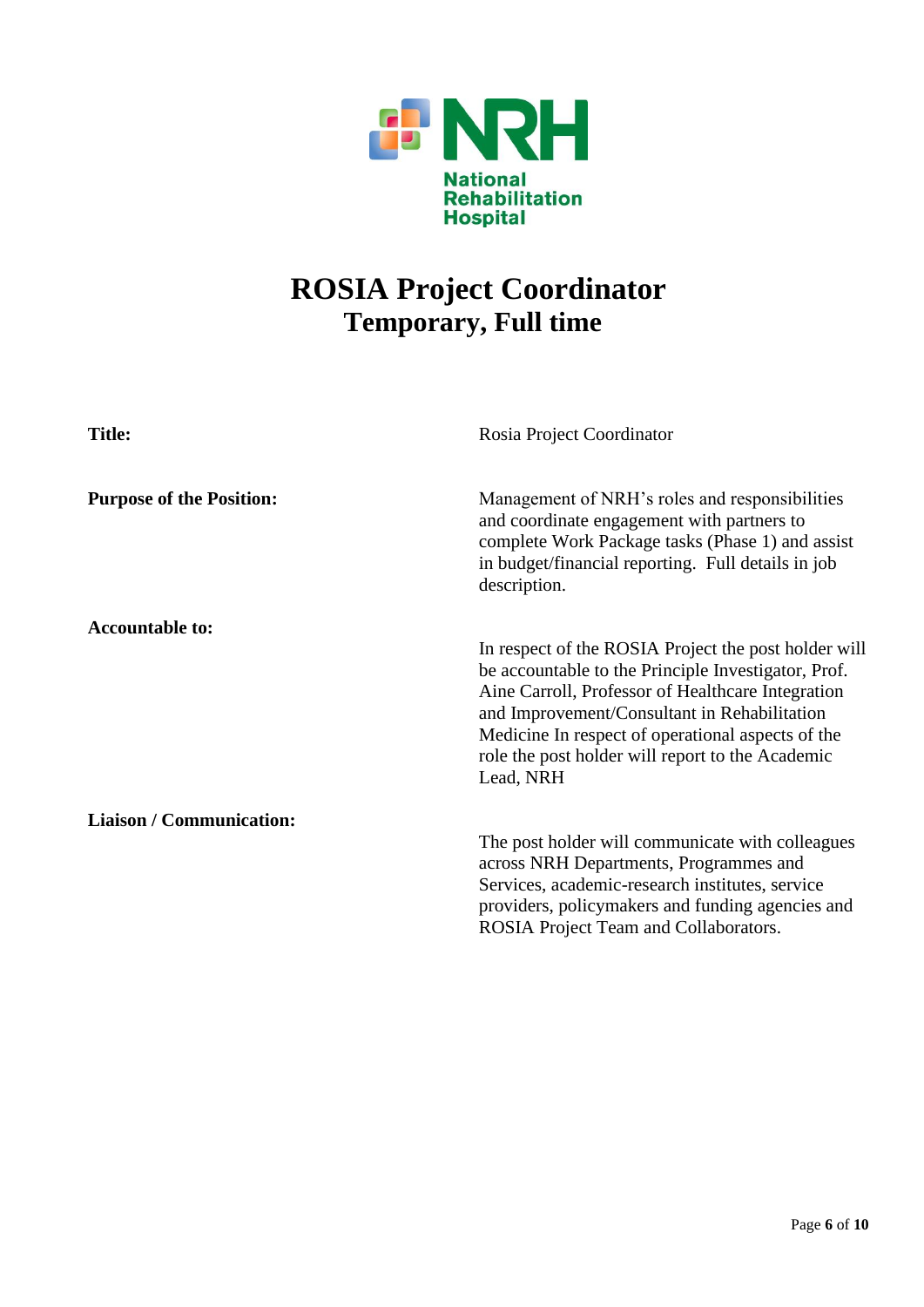

## **JOB DESCRIPTION**

## **Overview of the Role**

**Background on ROSIA Project** - Remote Rehabilitation Service for Isolated Areas:

As a Pre-Commercial Procurement (PCP) project the ROSIA project is a Horizon 2020 funded programme addressing present health care provision short-comes and where innovative digital solutions will allow the development of devices and applications capable of accompanying people in their rehabilitation journey. The project will create a catalogue of technology-based products and solutions and deliver a comprehensive service of rehabilitation; enabled by technological (Telerehabilitation) and disruptive technologies (i.e. virtual-augmented reality, depth cameras, sensors, IoT, or artificial intelligence). ROSIA will focus on seven pathologies: Chronic spinal cord injury, acquired brain injury, pneumology, arthroplasty, cardio-vascular disease, hip fracture and COVID and has four key work areas:

- 1. Integrated model of care to provide care continuity for patients
- 2. High-tech tele-rehabilitation devices and services
- 3. Improved patient experience
- 4. Sustainable business modelling.

The ROSIA project consists of 12 partners across 5 countries (5.5 Million Euro budget) and will work collaboratively with industry partners for development of tele-rehabilitation solutions. An 'Open Tender' process will seek comprehensive, integrated solutions for European care providers and identify two finalists who will be awarded contracts to advance innovative technologies validated in real life and patient engagement exercises. As 'PROCURERS' three public administrations (Aragón /Spain, Centro Hospitalar e Universitário de Coimbra /Portugal and the National Rehabilitation Hospital) will take a leading role in programme delivery.

Officially launched on 18th January 2021; ROSIA partners/NRH will take full advantage of PCP framework models and deliver IMPACT on the best benefits for patients in Ireland and enable patients (particularly COVID19) to receive increase rehabilitation periods through extensive use of disruptive technologies - together with supervision-support of care team members.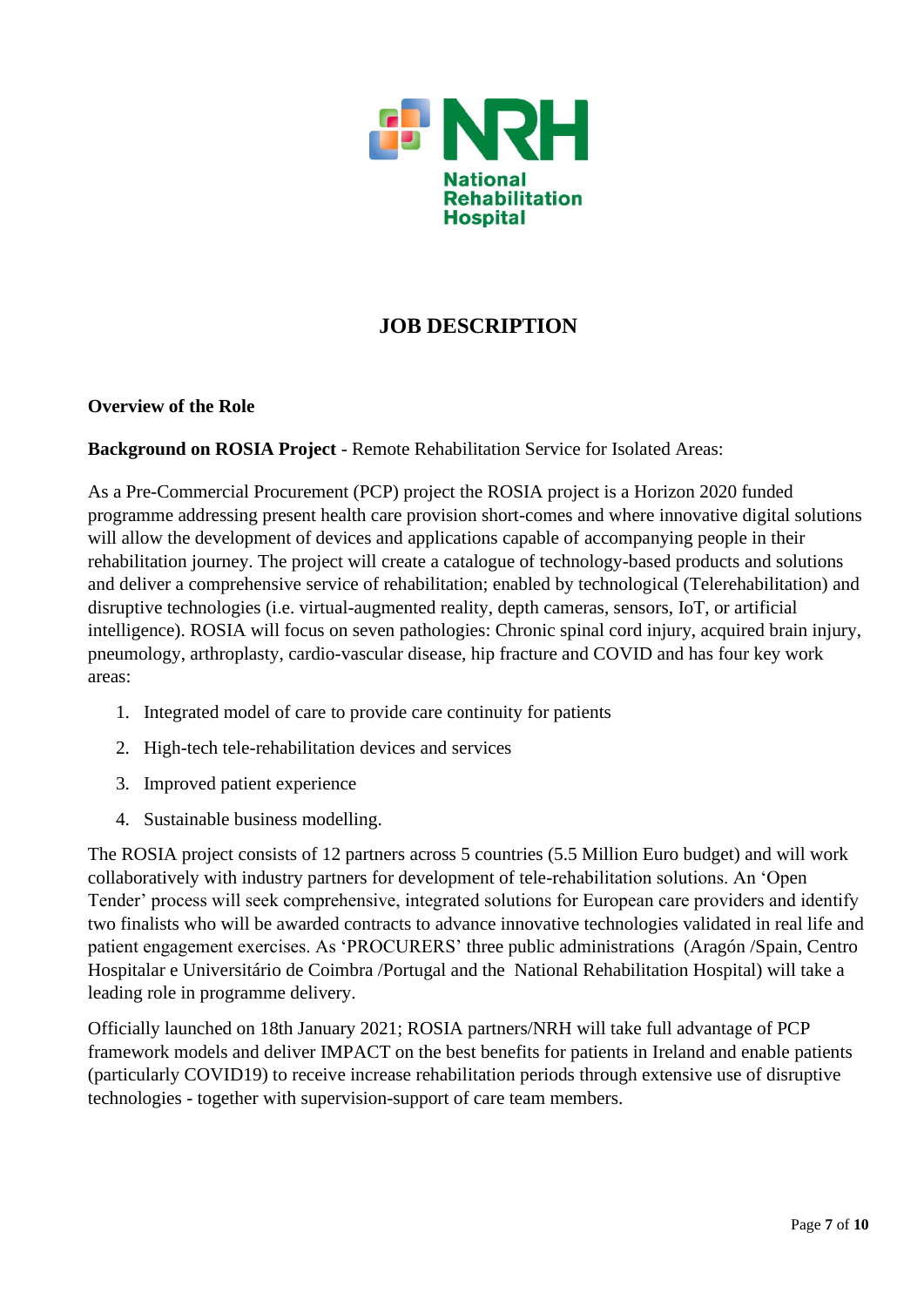## **Role Objectives:**

- 1. Management of NRH's roles and responsibilities and coordinate engagement with partners to complete Work Package tasks (Phase 1) and assist in budget/financial reporting.
- 2. In conjunction with NRH ROSIA Project Team Lead on NRH's engagement within **Work Package 2 (Design of Remote Rehabilitation Model**) and development of a unified vision of the ROSIA telerehabilitation model.

Work Package 2 tasks include:

#### **Analysis of State-of-the-Art**

- Desk-top exercise to elicit the evidence supporting the Integrated Telerehabilitation Ecosystem and deployment of solutions for self-monitoring of long-term conditions including available research results.
- A survey (public health and care authorities) to review former innovation ecosystems emerging technologies relevant for the purpose of the project, policy standards and obstacles.

## **Co-Design with Stakeholders & User needs:**

- Recruitment of participants and the creation of the collaboration structures and to gain relevant patient and stakeholders' insights.
- Co-creation process multi-level methodology determining patients journeys and through quantitative analysis consisting of expert interviews followed by semi structured interviews with clinicians, patients, carers, families and other stakeholders of the community - validated in an online workshop with representatives of all ROSIA partner locations.
- Participatory healthcare workshops (or on-line facilitated engagement dialogues) will be conducted at each ROSIA test-field location and with relevant stakeholders.

#### **ROSIA model design:**

- Develop the ROSIA Innovation Ecosystem model integrating the evidence of findings of Work Package 2
- Integrate NRH WP findings / results into ROSIA Project
- Identify and consider IT model to support and implement findings.
- Consider appropriate IT methods to define existing services / policies.
- 3. Develop collaborations with colleagues across NRH Departments, Programmes and Services, academic-research institutes, service providers, policymakers and funding agencies to fully exploit ROSIA programme delivery and advancement of new research and innovation opportunities.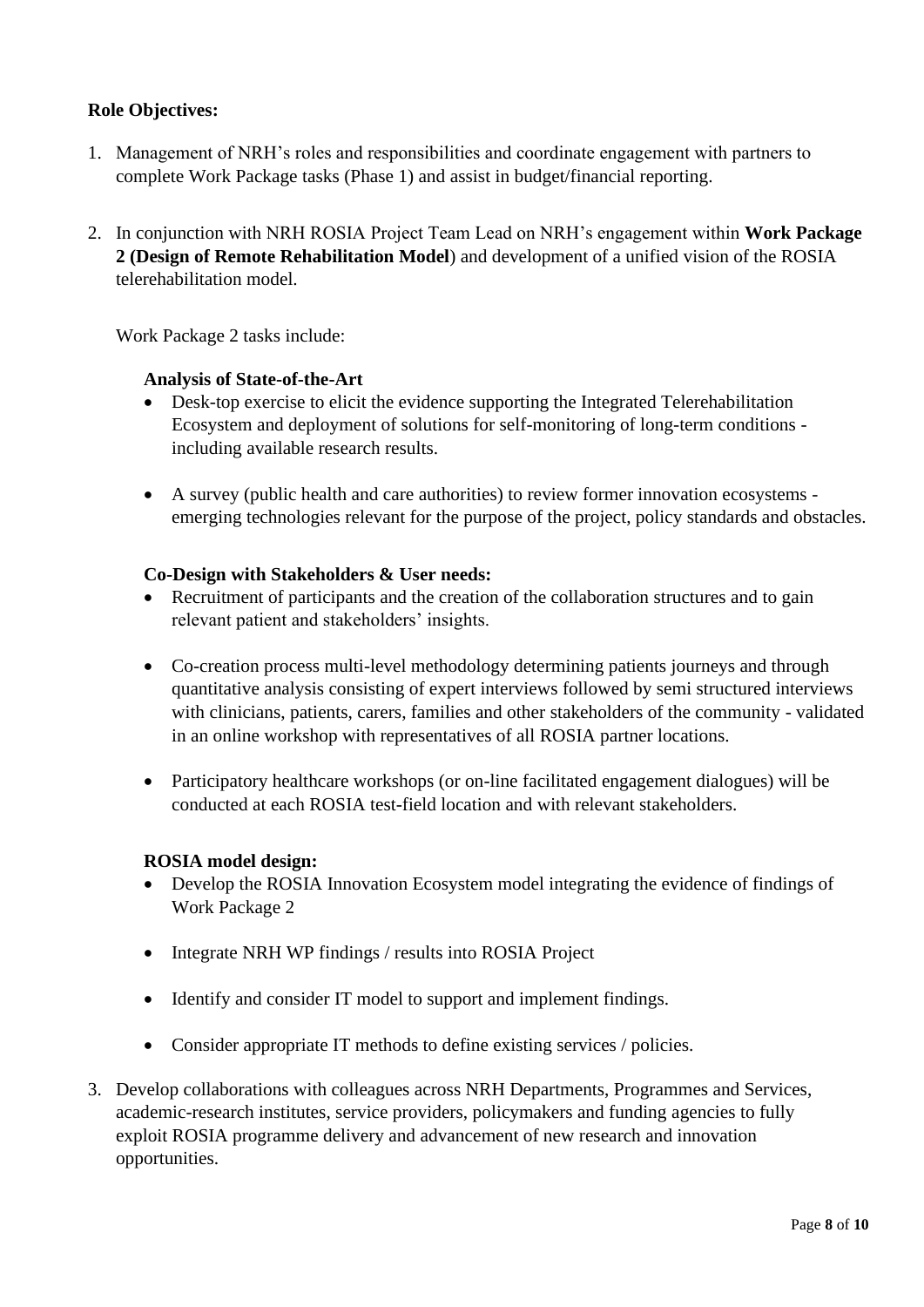4. Liaise and assist colleagues working across NRH innovation programmes and advance synergises for stakeholder engagement - IDT, service provides, patient and community care engagement practices, and knowledge transfer opportunities.

## **General Accountability**

- Ensure that a safe environment is maintained for staff and visitors in compliance with Health and Safety requirements and best practice.
- Being responsible for the day to day security of the work area to which assigned, with particular awareness of fire regulations and security arrangements.
- Keeping up to date with all relevant mandatory training for the department.